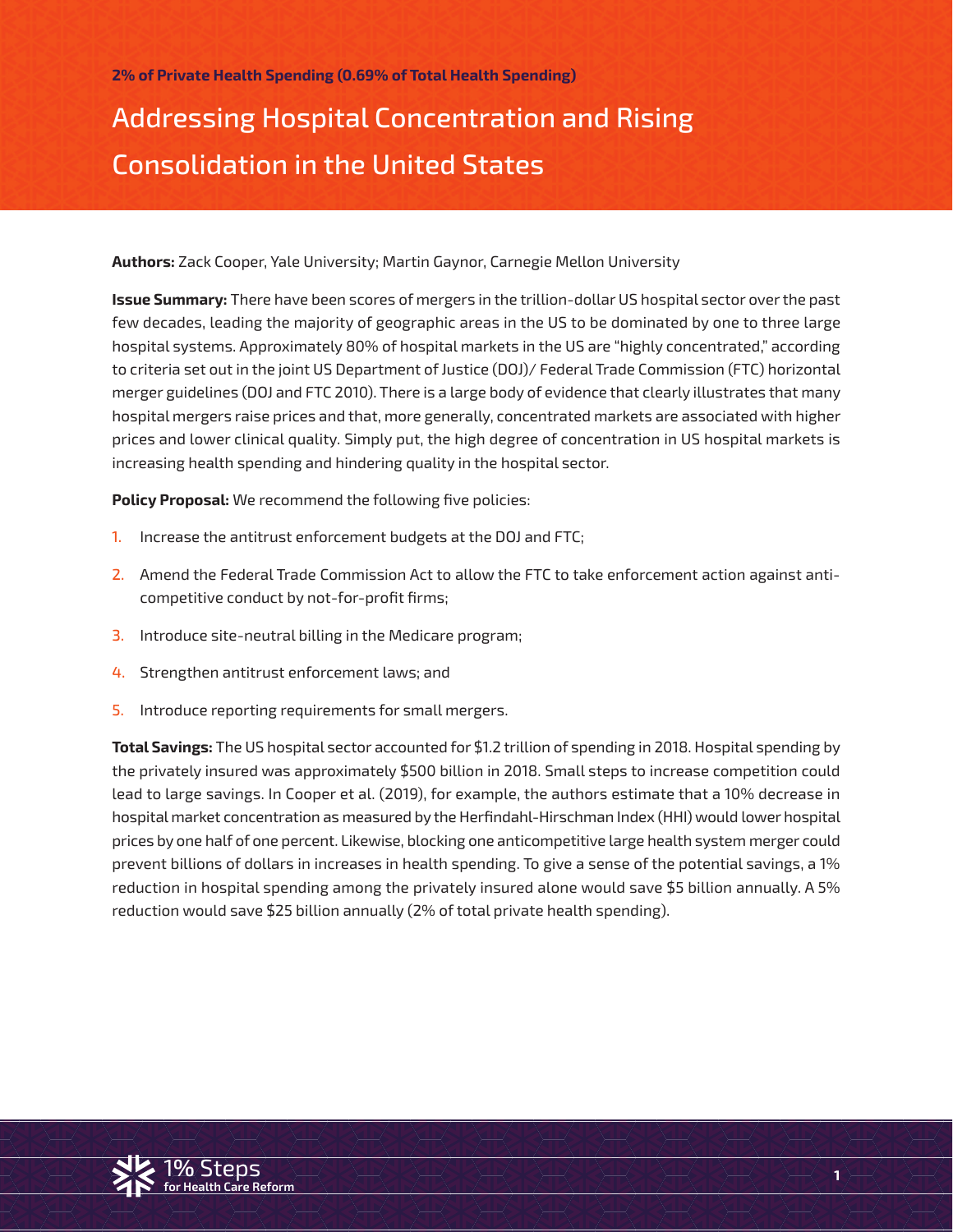# Related Literature and Evidence

Cooper, Zack, Stuart V. Craig, Martin Gaynor, and John Van Reenen. 2019. "The Price Ain't Right? Hospital Prices and Health Spending on the Privately Insured." *Quarterly Journal of Economics* 134 (1): 51–107.

Gaynor, Martin. 2020. "What to Do about Health-Care Markets? Policies to Make Health-Care Markets Work." *Brookings Institution*. Accessed Nov 30, 2020. https://www.brookings.edu/wp-content/uploads/2020/03/ Gaynor\_PP\_FINAL.pdf.

# Background and Overview

The US health system in general, and the US hospital sector in particular, are largely market-based. Both public and private payers rely on competition between hospitals to drive quality. Hospitals compete with one another over prices and quality in order to attract commercially insured patients and to be included in insurers' networks. Each year, hospitals and insurers negotiate over the structure and level of hospital payments. Unfortunately, mergers and acquisitions have led the US hospital sector to become concerningly concentrated, which is ultimately raising health spending and adversely impacting consumers.

The hospital sector is the largest driver of domestic health care spending. In 2018, the US hospital sector accounted for approximately a third of US health spending and 6% of gross domestic product (Centers for Medicare and Medicaid Services 2020), making it one of the largest sectors of the US economy. Moreover, patients must rely on the hospital sector when they are at their most vulnerable: during periods of acute illness, following major injuries, and during childbirth. As a result, having functioning hospital markets in the US is vital to the functioning of the health system.

Unfortunately, there is ample evidence that the markets that underpin the US hospital sector are broken. Over the last 30 years, a wave of hospital mergers in the US has substantially increased market concentration (Gaynor 2020). Our calculations indicate that, at present, more than 80% of hospital markets in the US are "highly concentrated," based on criteria set out in the DOJ/FTC horizontal merger guidelines (DOJ and FTC 2010). Hospitals are also increasingly buying physician practices—a concerning trend with the potential to further insulate hospitals from competition and harm competition among physician practices as well (Dranove and Ody 2019).

sorts of pro-competitive policies.<br>`` Collectively, the lack of competition in the hospital sector is harming US consumers. As we describe, there is clear evidence that hospital consolidation in the US has raised prices, that hospital concentration can reduce clinical quality, and that when hospitals acquire physician groups, it limits patient choice.In this brief, we highlight the key changes that have occurred in US hospital markets over the last 20 years. We describe the consequences of these changes. We then describe key policy interventions that could improve the functioning of hospital markets in the US and conclude by quantifying the potential savings from these

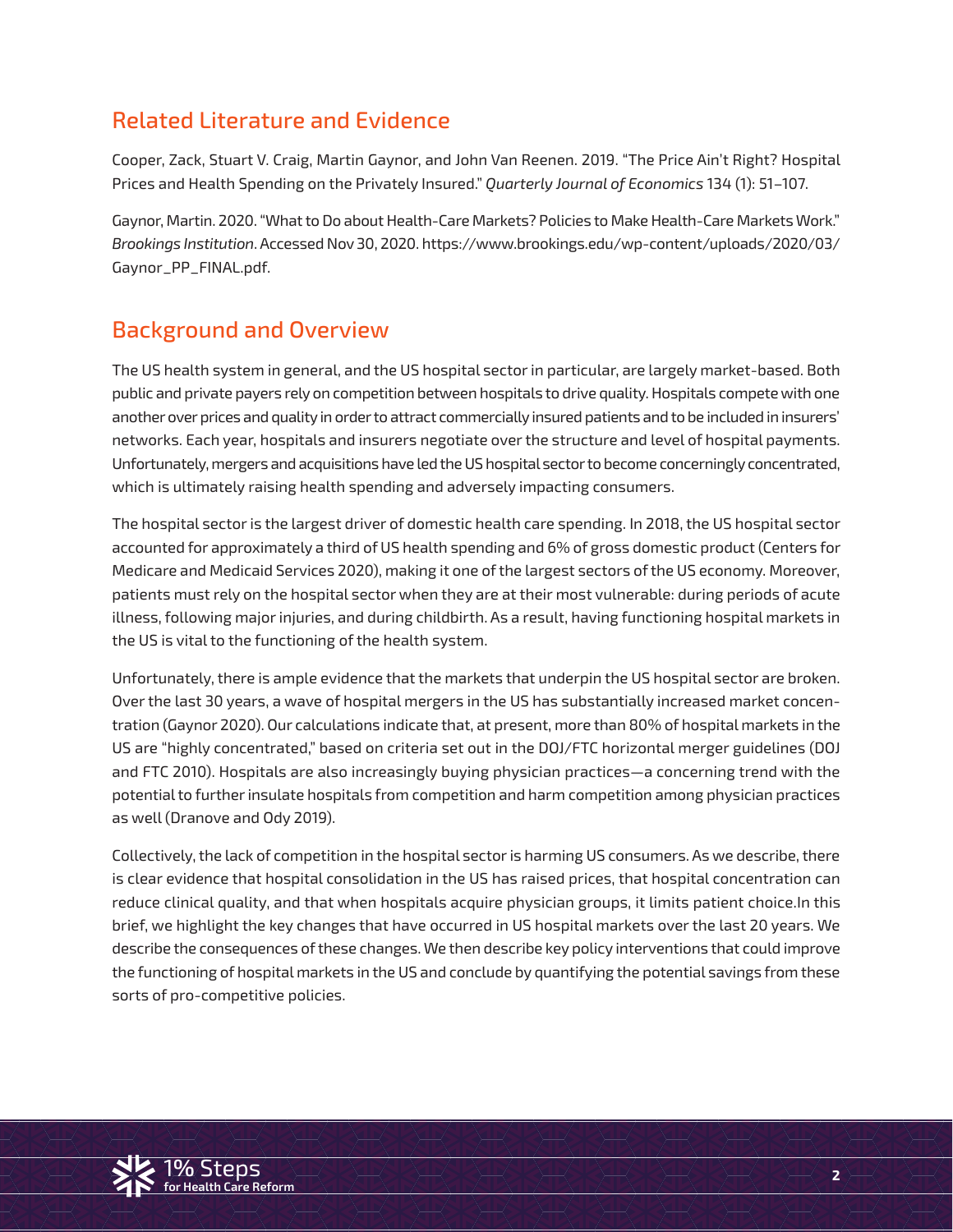# Hospital Mergers

Over the 20 years from 1998 to 2017, as illustrated in Figure 1, there were nearly 1,600 hospital mergers involving thousands of hospitals (Gaynor 2020). As Cooper et al. (2019) note, as a result, during the 2000s, a majority of hospitals have either been directly involved in a merger or have been a neighbor to a merger. Many of the mergers that have occurred have been between close competitors (Cooper et al. 2019, Dafny et al. 2020).



#### Figure 1: Number of Hospital Mergers, 1998–2017

Source: American Hospital Association, 2018

The academic evidence on the effect of hospital mergers is clear and consistent. The literature suggests that mergers between hospitals that are important alternatives for consumers raise prices. A number of studies have examined individual hospital mergers and found price increases of greater than 20% (e.g., Town and Vistnes 2001, Krishnan 2001, Vita and Sacher 2001, Gaynor and Vogt 2003, Capps et al. 2003, Capps and Dranove 2004, Dafny 2009, Thompson 2011, Tenn 2011, Gowrisankaran et al. 2015). The FTC has conducted a series of merger retrospectives. These analyses have found price increases of 20% to 50% (Haas-Wilson and Garmon 2011, Tenn 2011, Thompson 2011). There has also been work analyzing "cross-market mergers" of hospitals that are not geographically proximate competitors (Dafny, Ho, and Lee 2019, Lewis and Pflum 2017). These studies have observed cross-market merger effects that raised prices between 10% and 17%.

.<br>1**0 Steps 2006** Steps in Markets, where hospitals face less potential competition (Kessler and McClellan 2000). Moreover, there is little evidence to indicate that hospital mergers lead to cost savings. A recent study There is significant research evidence that lack of hospital competition compromises the quality of care. Recently, a large retrospective found that hospital mergers did not lead to increases in hospital quality (Dafny et al. 2020). Other research finds that patient health outcomes are significantly worse in more

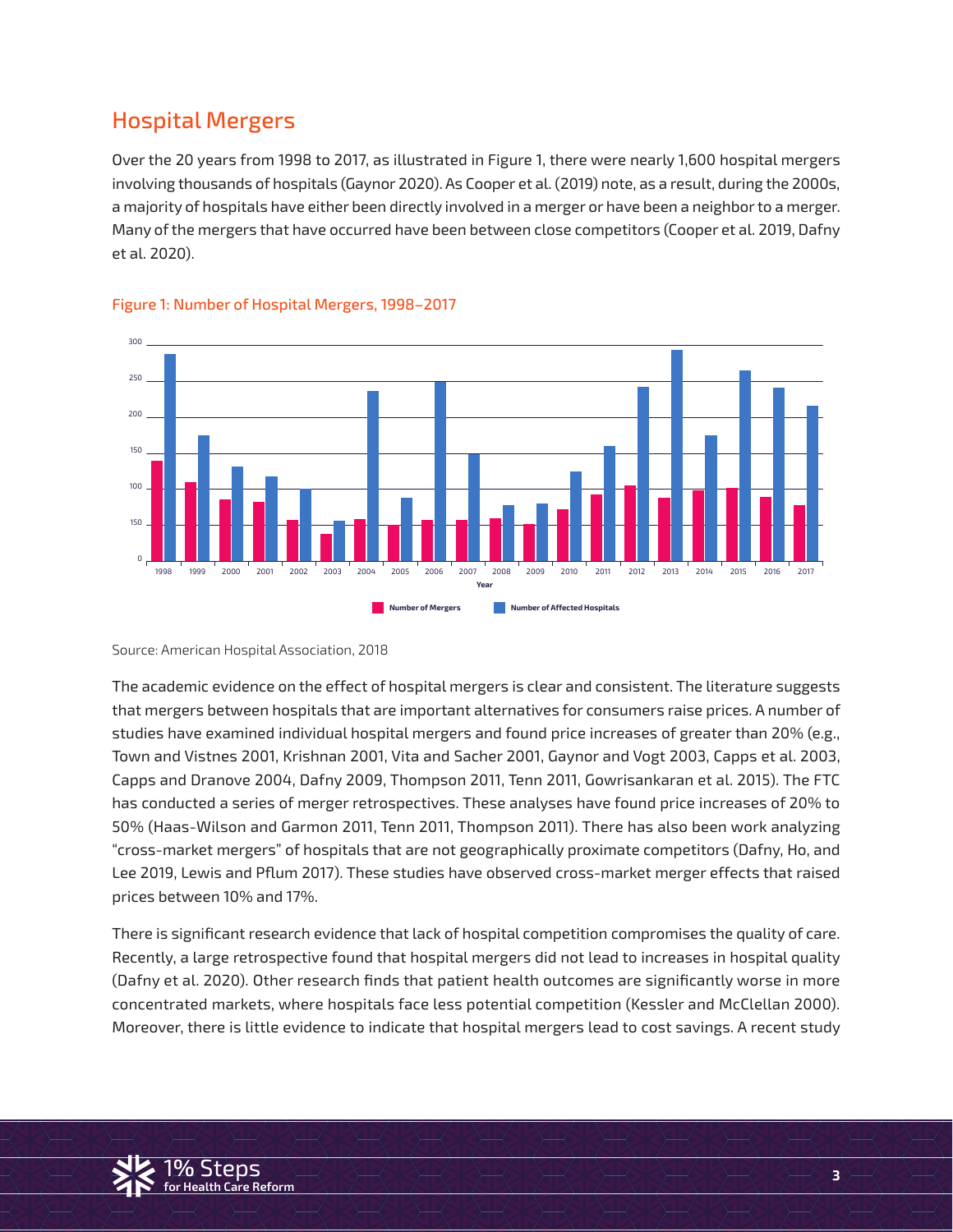found some evidence of cost efficiencies due to hospital mergers but found them to be less than 5% (e.g., Craig et al. 2018).

### Hospital Market Concentration

Mergers and hospital closures have led to large increases in hospital market concentration in the US during the last 20 years. In 2017, the average hospital HHI—a measure of market concentration—was 5,092. It is notable that the DOJ and FTC view markets with an HHI over 2,500 as highly concentrated (DOJ and FTC 2010).1 According to our calculations, approximately 80% of hospital markets in the US have an HHI above 2,500.

There is a large body of literature assessing the relationship between hospital concentration, provider prices, hospital/insurer contract structure, and provider quality. Cooper et al. (2019), for example, find that hospital prices are higher in more concentrated markets. Cooper et al. (2019) also find that, for hospitals in more concentrated markets, prices paid are generally a percentage of the charges billed rather than based on more prospective payment models that can drive efficiency. Perhaps most worryingly, Kessler and McClellan (2000) study the relationship between concentration and quality for Medicare beneficiaries (where reimbursements are regulated). They find that risk-adjusted one-year mortality for heart attack patients is substantially higher in more concentrated hospital markets.

## Vertical Integration between Hospitals and Physicians

There has been a steady increase in vertical integration between hospitals and physicians in the US. For example, from 2002 to 2008, Baker et al. (2014) estimate that the share of physician practices in the US owned by hospitals more than doubled. There is a growing body of literature illustrating that physicians within hospital-owned practices are more likely to refer their patients for hospital-based care (Cooper et al. 2019, Baker et al. 2016, Brot-Goldberg and de Vaan 2018). This has the potential to decrease patient choice, decrease the competitive pressure facing hospitals, and raise provider prices. Indeed, Cooper et al. (2019) find that patients referred for imaging studies receive significantly higher-priced MRI scans when they are referred by a vertically integrated physician. In addition, Capps, Dranove, and Ody (2018) find that hospital acquisitions of physician practices led to significant increases in prices for physician services. In effect, when hospitals buy physician practices, it has the effect of limiting patients' choice sets, further insulating hospitals from competition, and harming competition among physician practices.

# Policies to Increase Competition in the US Hospital Sector

if adopted, could result in increased consumer choice and decreased health spending.<br>. There are five concrete policy steps that can be taken to expose hospitals to more competition. Each recommendation,

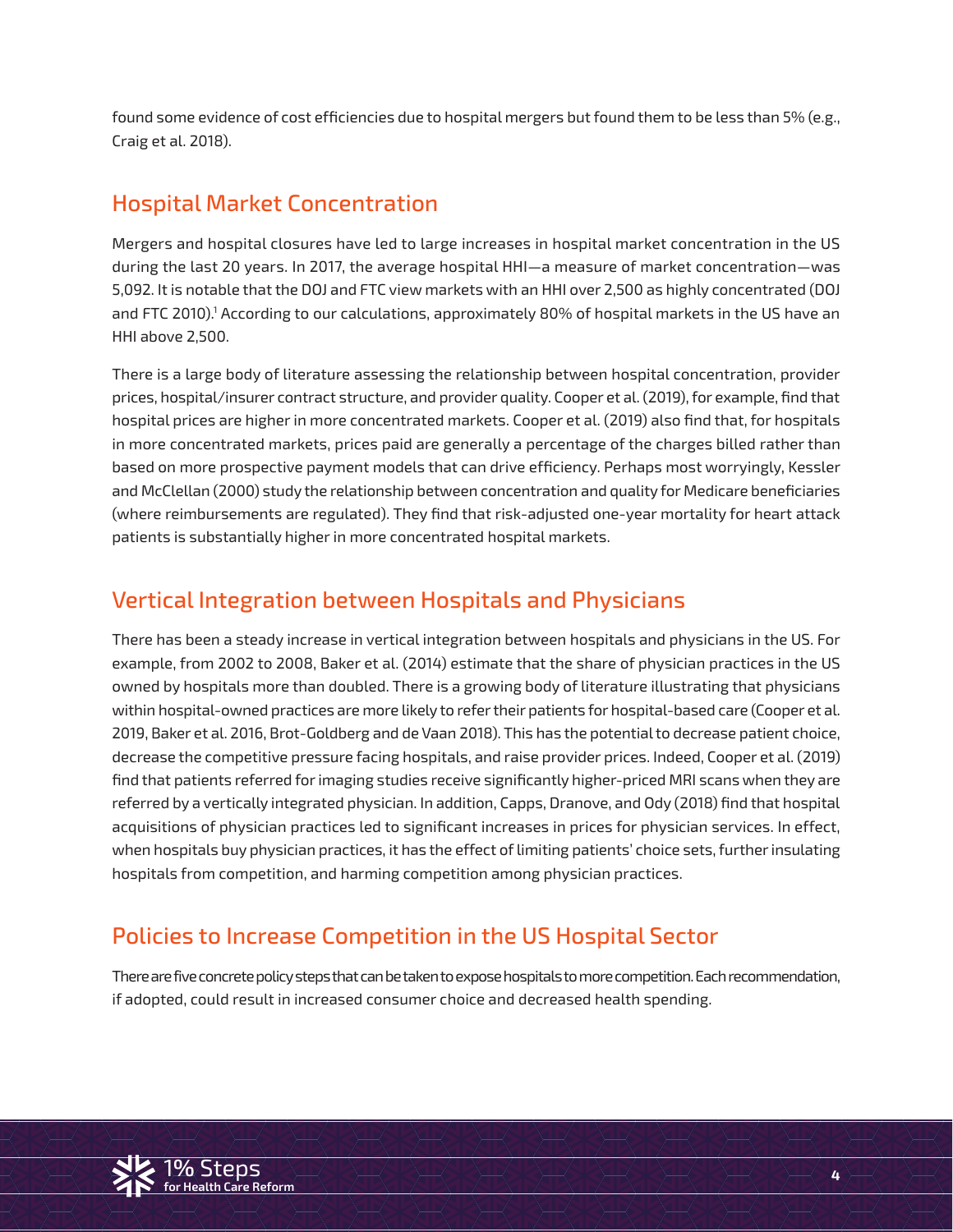**Recommendation 1—Increase Funding for the Antitrust Enforcement Agencies:** The federal antitrust agencies (the Antitrust Division of the DOJ and the FTC) need more resources. From 2010 to 2016, the number of mergers reported to the federal government increased by over 57%, while inflation-adjusted funding for the enforcement agencies fell by over 12% (Gaynor 2020).

If we expect the antitrust enforcement agencies to do more in health care without reducing their efforts in the rest of the economy, then they will need more resources. Unsurprisingly, given that enforcement budgets have not increased, the number of enforcement actions has stayed relatively constant, while mergers have risen dramatically. Increasing the DOJ/FTC enforcement budget is one of the most effective things we can do to strengthen antitrust enforcement in health care.

The scale of funding increases necessary is small relative to the potential benefit to consumers. Elsewhere, one of us has advocated for increasing funding for federal antitrust enforcement by \$157 million annually (Gaynor 2020). This type of investment would raise the DOJ and FTC merger enforcement budget by 33% (Gaynor 2020).

**Recommendation 2—Amend the Federal Trade Commission Act to Allow the FTC to Take Enforcement Action against Anticompetitive Conduct by Not-for-Profit Firms:** At present, the FTC is not authorized to take enforcement action against anticompetitive behavior by nonprofit firms (Gaynor 2020). This is problematic because the majority of hospitals in the US are nonprofit (American Hospital Association 2020). Removing this restriction on the FTC's enforcement abilities would enable it to target a wider range of conduct that is harming consumer welfare.

**Recommendation 3—Introduce Site-Neutral Billing in the Medicare Program:** Medicare payment policies have inadvertently led hospitals to acquire physician practices (Dranove et al. 2019). In an effort to cover hospitals' costs for delivering care, the Medicare program gave higher reimbursements to care delivered in hospitals than for the same care delivered in physician offices. This led hospitals to acquire physician practices. Dranove and Ody (2019) estimate that in cardiology, these higher reimbursements led to a 20% increase in vertical integration.

ر<br>Status quo, in which plaintiffs typically bear the burden of establishing harms to competition. Reform in this area is also one of the most effective things that can be done to strengthen antitrust enforcement in **Recommendation 4—Strengthen Antitrust Enforcement Laws:** Another important way to increase competition among hospitals is to enact legislation that strengthens existing antitrust laws (Baer et al. 2020). For instance, legislation could change the standard required to show competitive harm or shift the burden of proof to defendants. Current standards require plaintiffs to show "likely harm to competition" (DOJ and FTC 2010). This is a fairly exacting standard, particularly as administered by the courts, and the DOJ and FTC often have trouble meeting it (and sometimes choose not to bring some cases at all). Amending the standard to require that plaintiffs demonstrate "appreciable risk to competition" would still require substantial evidence to win a case but would strengthen the agencies' hand in enforcement. In addition, if plaintiffs show evidence to support a presumption of harm to competition, then the burden of proof should shift to defendants—they bear the responsibility of rebutting those claims. This contrasts with the health care (and in general).

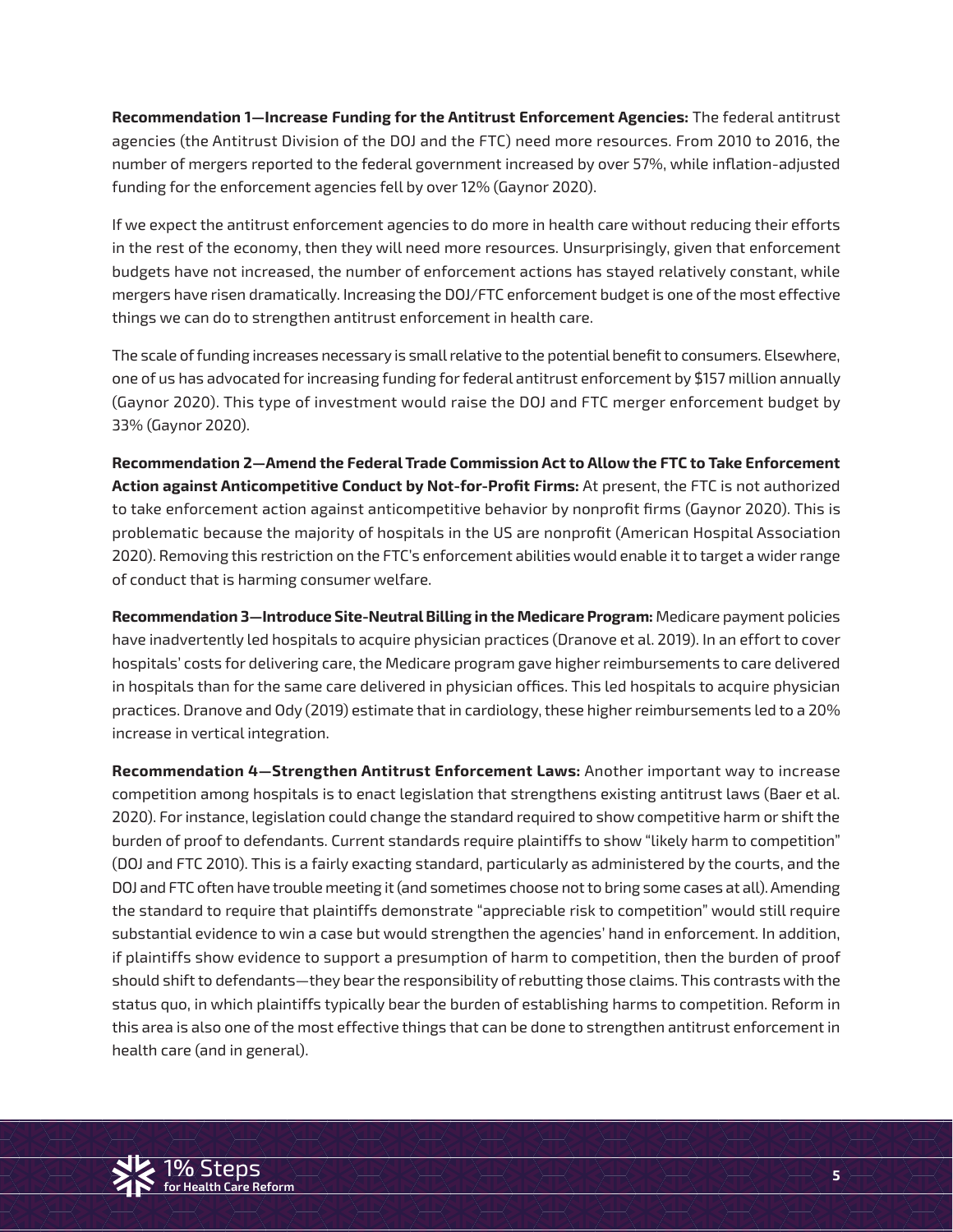**Recommendation 5—Introduce Reporting Requirements for Small Mergers and Acquisitions:** All mergers should have reporting requirements. At present, deals under \$50 million do not have reporting requirements (15 US Code § 18a). However, this means that many of the transactions in which hospitals acquire physician groups escape antitrust scrutiny. The antitrust agencies should be empowered to create a streamlined reporting process for smaller transactions. Requiring parties in small transactions to report in a simple, streamlined way will enable the agencies to track the many small transactions in health care involving physician practices (both horizontal and vertical) that at present are not reported.

# Potential Savings

The US hospital sector accounted for \$1.2 trillion of spending in 2018. Hospital spending by the privately insured was approximately \$500 billion in 2018 (Center for Medicare and Medicaid Services 2018). Small steps to increase competition could lead to large savings. In Cooper et al. (2019), for example, the authors estimate that a 10% decrease in hospital HHI would lower hospital prices by half a percent. Likewise, blocking one large health system merger could prevent billions of dollars in increases in health spending. To give a sense of the potential savings, a 1% reduction in hospital spending among the privately insured alone would save \$5 billion annually. A 5% reduction would save \$25 billion annually (2% of total private health spending).

#### Footnotes

1. HHIs are constructed by summing the squares of the market shares of each competitor in a market. So a market with four equal-sized competitors that each had a fourth of the market would have an HHI of 2,500.

# References

American Hospital Association. 2016. "Trendwatch Chartbook 2016: Organizational Trends, Chart 2.9: Announced Hospital Mergers and Acquisitions, 1998–2015." *American Hospital Association*, Chicago, IL.

American Hospital Association. 2018. "Trendwatch Chartbook 2018: Organizational Trends, Chart 2.9: Announced Hospital Mergers and Acquisitions, 2005–2017." *American Hospital Association*, Chicago, IL.

American Hospital Association. 2020. "Fast Facts on US Hospitals." *American Hospital Association*, Chicago, IL.

Baer, Bill, Jonathan B. Baker, Michael Kades, Fiona Scott Morton, Nancy L. Rose, Carl Shapiro, and Tim Wu. 2020. "Restoring competition in the United States: A vision for antitrust enforcement for the next administration and Congress." *Washington Center for Equitable Growth*. https://equitablegrowth.org/research-paper/ restoring-competition-in-the-united-states/?longform=true.

Baker, Laurence, M. Kate Bundorf, and Daniel Kessler. 2014. "Vertical Integration: Hospital Ownership of Physician<br>Practices Is Associated with Higher Prices and Spending." *Health Affairs,* 33 (5): 756–763. **for Health Care Reform** Practices Is Associated with Higher Prices and Spending." *Health Affairs*, 33 (5): 756–763.

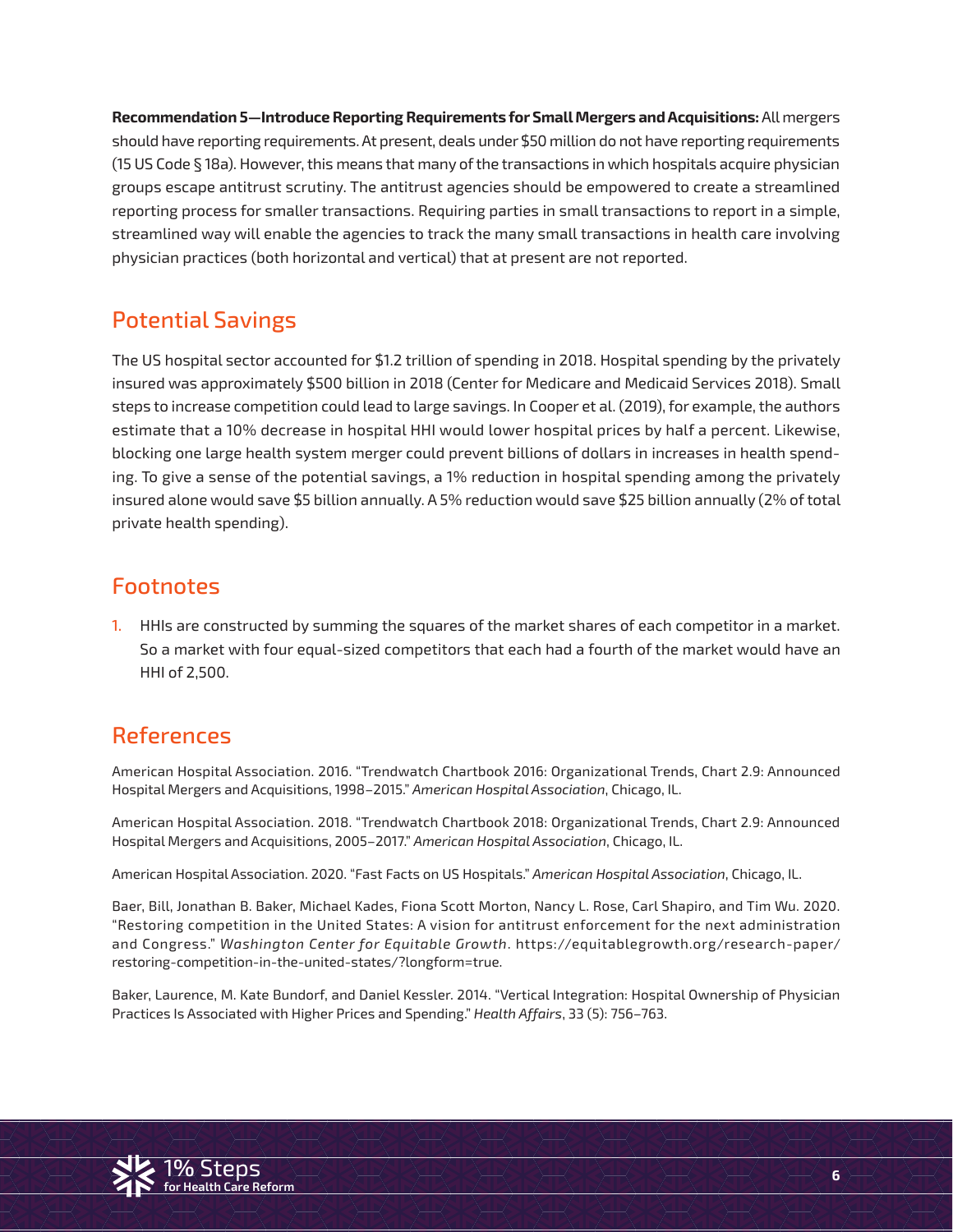Baker, L. C., M. K. Bundorf, and D. P. Kessler. 2016. "The Effect of Hospital/Physician Integration on Hospital Choice." *Journal of Health Economics* 50, 1–8.

Brot-Goldberg, Zarek and Mathijs de Vaan. 2018. "Intermediation and Vertical Integration in the Market for Surgeons." Unpublished manuscript, University of California, Berkeley, CA.

Capps, Cory S. and David Dranove. 2004. "Hospital Consolidation and Negotiated PPO Prices." *Health Affairs* 23 (2): 175–81.

Capps, Cory S., David Dranove, and Mark Satterthwaite. 2003. "Competition and Market Power in Option Demand Markets." *RAND Journal of Economics* 34 (4): 737–63.

Capps, Cory S., David Dranove, and Christopher Ody. 2018. "The Effect of Hospital Acquisitions of Physician Practices on Prices and Spending." *Journal of Health Economics* 59 (May): 139–152.

Centers for Medicare and Medicaid Services. 2018. "National Health Expenditures 2018 Highlights." *Centers for Medicare and Medicaid Services*. Accessed Nov 30, 2020. https://www.cms.gov/files/document/highlights.pdf.

Center for Medicare and Medicaid Services. 2020. "NHE Fact Sheet." *Centers for Medicare and Medicaid Services*. Accessed Nov 30, 2020.https://www.cms.gov/Research-Statistics-Data-and-Systems/Statistics-Trends-and-Reports/ NationalHealthExpendData/NHE-Fact-Sheet.

Cooper, Zack, Stuart V. Craig, Martin Gaynor, and John Van Reenen. 2019. "The Price Ain't Right? Hospital Prices and Health Spending on the Privately Insured." *Quarterly Journal of Economics* 134 (1): 51–107.

Cooper, Zack, Michael Chernew, Eugene Larsen-Hallock, and Fiona Scott Morton. 2018. "Are Health Care Services Shoppable? Evidence from the Consumption of Lower Limb MRI Scans." *NBER*, Working Paper #24869.

Craig, Stuart, Matthew Grennan, and Ashley Swanson. 2018. "Mergers and Marginal Costs: New Evidence on Hospital Buyer Power." *NBER*, Working Paper #24926.

Dafny, Leemore. 2009. "Estimation and Identification of Merger Effects: An Application to Hospital Mergers." *Journal of Law and Economics* 52 (3): 523–50.

Dafny, Leemore, Nancy Beaulieu, Bruce Landon, Jesse Dalton, Ifedayo Kuye, and J. Michael McWilliams. 2020. "Changes in Quality of Care after Hospital Mergers and Acquisitions." *New England Journal of Medicine* 384, 51–59.

Dafny, Leemore, Kate Ho, Robin Lee. 2019. "The price effects of cross-market mergers: theory and evidence from the hospital industry." *The RAND Journal of Economics*, 50 (2): 289–325.

Dranove, David and Christopher Ody. 2019. "Employed for Higher Pay? How Medicare Payment Rules Affect Hospital Employment of Physicians." *American Economic Journal: Economic Policy* 11 (4): 249–271.

Gaynor, Martin. 2020. "What to Do about Health-Care Markets? Policies to Make Health-Care Markets Work." *Brookings Institution*. Accessed Nov 30, 2020. https://www.brookings.edu/wp-content/uploads/2020/03/Gaynor\_PP\_FINAL.pdf.

Gaynor, Martin and William Vogt. 2003. "Competition among Hospitals." *The RAND Journal of Economics* 34 (4): 764–785.

Gowrisankaran, Gautam, Aviv Nevo, and Robert Town. 2015. "Mergers When Prices Are Negotiated: Evidence from the Hospital Industry." *American Economic Review* 105 (1): 172–203.

1**%** Steps Analyses." *International Journal of the Economics of Business* 18 (1): 17–32. Haas-Wilson, Deborah and Christopher Garmon. 2011. "Hospital Mergers and Competitive Effects: Two Retrospective

**for Health Care Reform** Hart-Scott-Rodino Antitrust Improvements Act of 1976, 15 U.S. Code § 18a. Accessed Dec 1, 2020. https://uscode.house. gov/view.xhtml?req=granuleid%3AUSC-prelim-title15-section18a&edition=prelim.

**7**